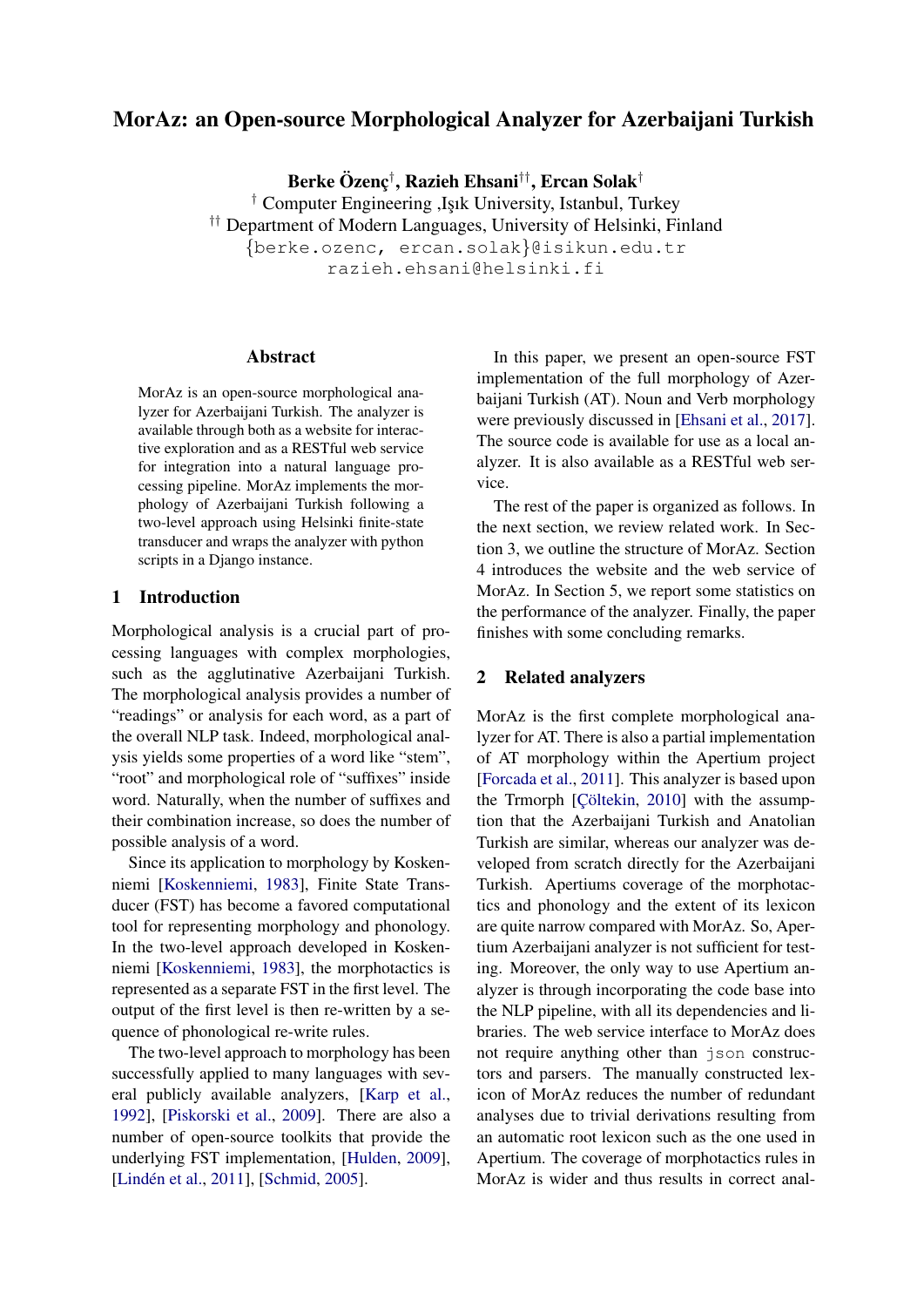yses where Apertium analyzer results in out-ofvocabulary analyses.

Morphological analyzers for other Turkic languages have varying levels of completeness and availability. Among these, the most widely studied language is Anatolian Turkish. [\[Oflazer,](#page-4-8) [1994\]](#page-4-8) presented a two-level description and implementation of Turkish morphology. Their implementation uses xfst [\[Beesley and Karttunen,](#page-3-1) [2003\]](#page-3-1) as the underlying FST implementation. Their analyzer is not available publicly. Following the same approach as Oflazer's, Şahin's [Şahin et al., [2013\]](#page-4-9), re-implemented the analyzer on Xerox [\[Beesley](#page-3-1) [and Karttunen,](#page-3-1) [2003\]](#page-3-1). Sahin's analyzer is available through a web interface and as a web service, though, the source is closed. TRMorph [Cöltekin, [2010\]](#page-3-0) is an open-source analyzer for Anatolian Turkish, implemented over SFST. It is available as an interactive web tool but lacks a web service interface. Zemberek [\[Akın and Akın,](#page-3-2) [2007\]](#page-3-2) is another open-source, Java-based analyzer for Anatolian Turkish.

For Kazakh, there is an open-source analyzer in Apertium project. There is also, the analyzer described in [\[Kessikbayeva and Cicekli,](#page-4-10) [2016\]](#page-4-10), however, currently, the implementation is not publicly available. For Turkmen and Uighur, the analyzers described in [\[Tantug et al.,](#page-4-11) [2006\]](#page-4-11) and [\[Orhun](#page-4-12) [et al.,](#page-4-12) [2009\]](#page-4-12) are not publicly available.

## 3 Structure of MorAz

Azerbaijani Turkish (AT) is a Turkic language spoken by about 30 million people, mainly in Iran and Azerbaijan. AT is an agglutinative language with a predominant SOV word order, although scrambling is common especially in spoken form. The phonology of AT has vowel harmony, devoicing, and apocope. Written AT uses Latin alphabet in Azerbaijan and Arabic alphabet in Iran. The current implementation of MorAz works with the Latin alphabet.

The FST description of the morphology of AT as implemented in MorAz consists of 4 main parts; nominal and verb inflections, nominal predicate, and derivation. Derivation FST is the bridge that connects the other 3 FSTs. In detail, the derivation FST has 36, nominal inflection has 36, nominal predicate has 22 and verb inflection has 145 rules. Morphotactics level which is also called level 1 has 239 rules and 67 states in total. Complete FST diagram of MorAz is shown in Figure [2.](#page-3-3) Since adjectives in AT behave like nouns when their suffixation is concerned, we treat adjective and nouns as a single morphological class Nominal. At a morphosyntactic level, there will still be two distinct POS tags for adjectives and nouns. In MorAz, we used 8 morphological categories: Nominal, Verb, Predicate, Adverb, Number, Postposition and Interjection.

In MorAz we represent the abstract form of a morpheme either as a key-value pair or just as a key.

The key-value form is more suited for consistently representing the inflection paradigms where a zero surface realization of the abstract morpheme corresponds to a particular assignment of the inflection feature. For example, Number feature has zero surface form when Singular. When it is Plural, it is realized as -lar or -lar depending on vowel harmony. Since every Nominal has a Number feature, we reserve a number slot in Nominal Inflection.

We denote the key-value abstract morphemes as <Key Mnemonic:Value>.

When a morphological feature is optional, we use just a mnemonic key to represent the corresponding morpheme in the form  $\langle \text{Key} \rangle$ . For example, all derivational morphemes are optional.

The following example illustrates the use of abstract morphemes.

 $(1)$  x $\alpha$ st $\alpha$ likd $\alpha$ n

xasta<NOM> <State><NOM> <Num:Sg><Poss:No><Case:Abl>

The documentation for all the mnemonic keys and their possible values are provided on the website of MorAz. There are a total of 38 keys in the key-value pair form and 40 optional keys, 20 of which correspond to derivational morphemes.

Figure [1](#page-2-0) gives the FST for Nominal inflection as an illustration of the morphotactics of MorAz. The expansion of transition labels  $sn_1$ -sn<sub>1</sub> is given in full in the expanded diagrams on the MorAz website.

The root lexicon includes 2707 verb roots, 35547 nominal roots as well as 14937 person names and 929 adverbs. We obtained the root lexicon of MorAz, by reducing a large lexicon of roots. In the reduction, we manually eliminated the roots that can be trivially derived from other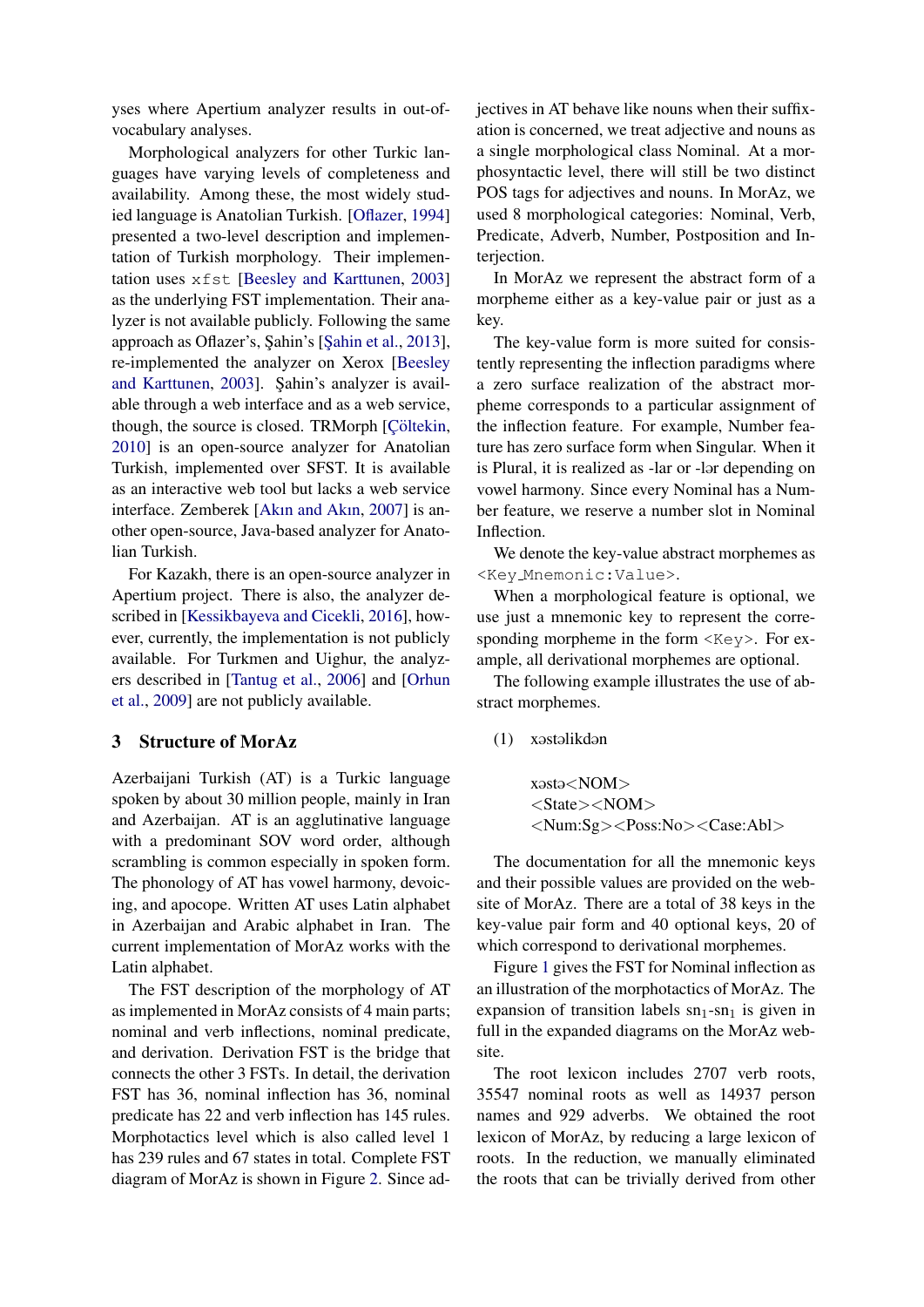

<span id="page-2-0"></span>Figure 1: Nominal inflection

roots that are not eliminated. The cases where the derived form undergoes a meaning drift away from the one that the derivational morpheme nominally entails are distinguished. If the drift is so large that the meaning of the derivation cannot be inferred from those of the root and the suffixes, then a new word needs to be added to the dictionary [\[Ehsani](#page-4-13) [et al.,](#page-4-13) [2018\]](#page-4-13). For example, the large lexicon contains both

<span id="page-2-2"></span> $(2)$  x $\Theta$ st $\Theta$ xəstə<NOM> sick

and

<span id="page-2-1"></span> $(3)$  x $\alpha$ st $\alpha$ lik xosto<NOM><State> sickness

where [3](#page-2-1) is trivially derived from [2.](#page-2-2)

In AT, there are 4 distinct morphemes for Causative and 2 morphemes for Passive.

In order to handle the selection of Causative and Passive morphemes, we manually marked our verb lexicon of about 2700 verb roots with 15 verb classes. These include the classes representing the cases where a verb root cannot be suffixed with Causative for some intransitive verbs and the cases where a Passive is semantically impossible. For example, "öyren" (learn) has no Causative and "dol" (be filled) has no Passive form.

The second level of MorAz deals with the phonology. The first level output consists of

| Archiphoneme | <b>Surface forms</b> |
|--------------|----------------------|
|              | $\Theta$ , $\alpha$  |
|              | 1, i, u, ü           |
| K            | k, y                 |
|              | q, ğ                 |
| D            | d, t                 |
|              |                      |

<span id="page-2-3"></span>Table 1: Archiphonemes used at the first level output of MorAz

base morphemes and archmorphemes. Archmorphemes use 5 archiphonemes which are given in Table [1.](#page-2-3)

The archiphoneme A maps to its surface form to satisfy back-front harmony. Similarly, I maps to its surface forms under back-front and roundedness harmony. K and Q choose their surface forms through palatalization and velarization, respectively. D chooses its surface form to adapt to the voicing feature of its context. Finally, N is a convenience archiphoneme that we use to unify two surface forms of the Ablative morpheme.

A common phonological phenomenon in AT is the insertion of epenthetic letters y, n, s, and s. The choice of the epenthesis phoneme depends on the phonological and morphological context. In MorAz implementation, we consider epenthetic as optional phonemes attached to morphemes. So, the phonological rules in the second level drop the epenthetic depending only on the phonological context.

## 4 Website and API

MorAz uses Helsinki finite-state transducer (HSFT) for the implementation of the two-level morphology. We wrapped the compiled analyzer with python scripts in a Django web server. The source code for the analyzer is available in GitHub [1](#page-2-4) .

MorAz website includes an interactive query screen shown in Figure [3.](#page-4-14) It allows querying multiple tokens separated by line breaks.

The web service API  $^2$  $^2$  uses the json format for posting the list of tokens to be analyzed. The output is also in json format as an array of arrays where the innermost array contains the list of analyses for a single token.

<span id="page-2-5"></span><span id="page-2-4"></span><sup>1</sup><https://github.com/berkeozenc/MorAz> <sup>2</sup><http://ddil.isikun.edu.tr/morazws/>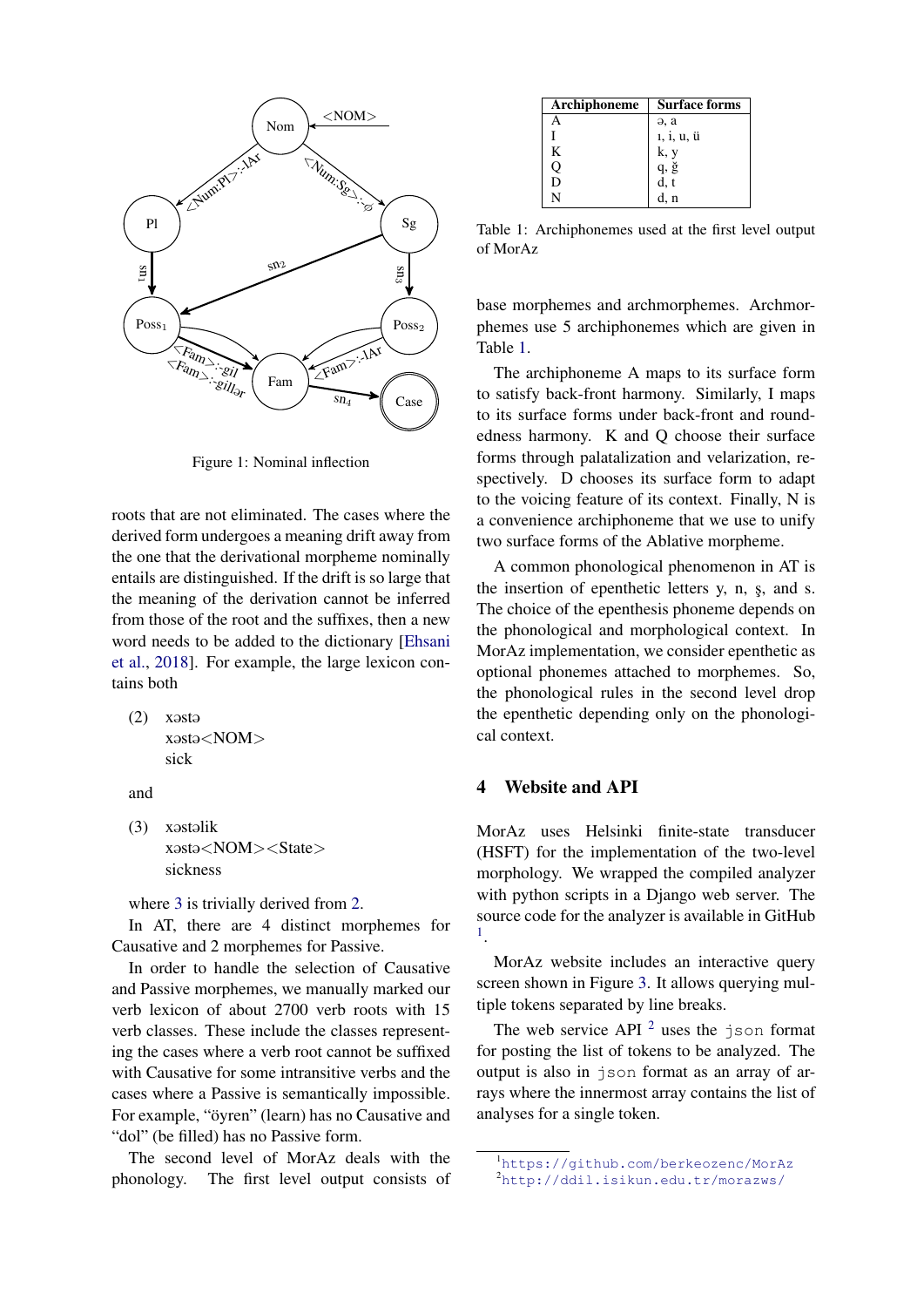

<span id="page-3-3"></span>Figure 2: Complete FST Diagram of MorAz

## 5 Statistics

In order to measure the performance of MorAz, we ran it over an input text collected from BBC Azərbaycanca. Since MorAz lexicon is not complete in terms of named entities, we eliminated from the input all the tokens that start with capital letters. What remained was a test input is a list of 10890 distinct Azerbaijani words. We also eliminated punctuation marks.

Of all the tokens fed into the analyzer, MorAz did not return an analysis for %23.92 of total words. For the ones that it provided an analysis, on average there were 1.96 analyses per word. Since the token is Azerbaijani word, it is possible to use them to test other Azerbaijani morphological analyzers.

# 6 Conclusion

In this paper, we presented MorAz, an opensource morphological analyzer for Azerbaijani Turkish. MorAz provides an interactive query interface for short pieces of tokenized text through its website. For larger inputs, it exposes a simple RESTful web interface.

MorAz has a manually crafted minimal lexicon, with an aim to reduce the number of redundant analyses. Manual configuration is an ongoing process and we modify the lexicon by inspecting the results of analyses.

As a further development, we are planning to provide an interactive tool to generate surface forms out of abstract morphemes which will be useful for exploring the language.

## References

- <span id="page-3-2"></span>Ahmet Afsin Akın and Mehmet Dündar Akın. Zemberek, an open source nlp framework for turkic languages. *Structure*, 10:1–5, 2007.
- <span id="page-3-1"></span>Kenneth R. Beesley and Lauri Karttunen. *Finite State Morphology*. CSLI Publications,, Stanford, CA, 2003.
- <span id="page-3-0"></span>Cağrı Çöltekin. A freely available morpho-<br>
logical analyzer for Turkish. In Proceedlogical analyzer for Turkish. *ings of the 7th International Conference on Language Resources and Evaluation (LREC*